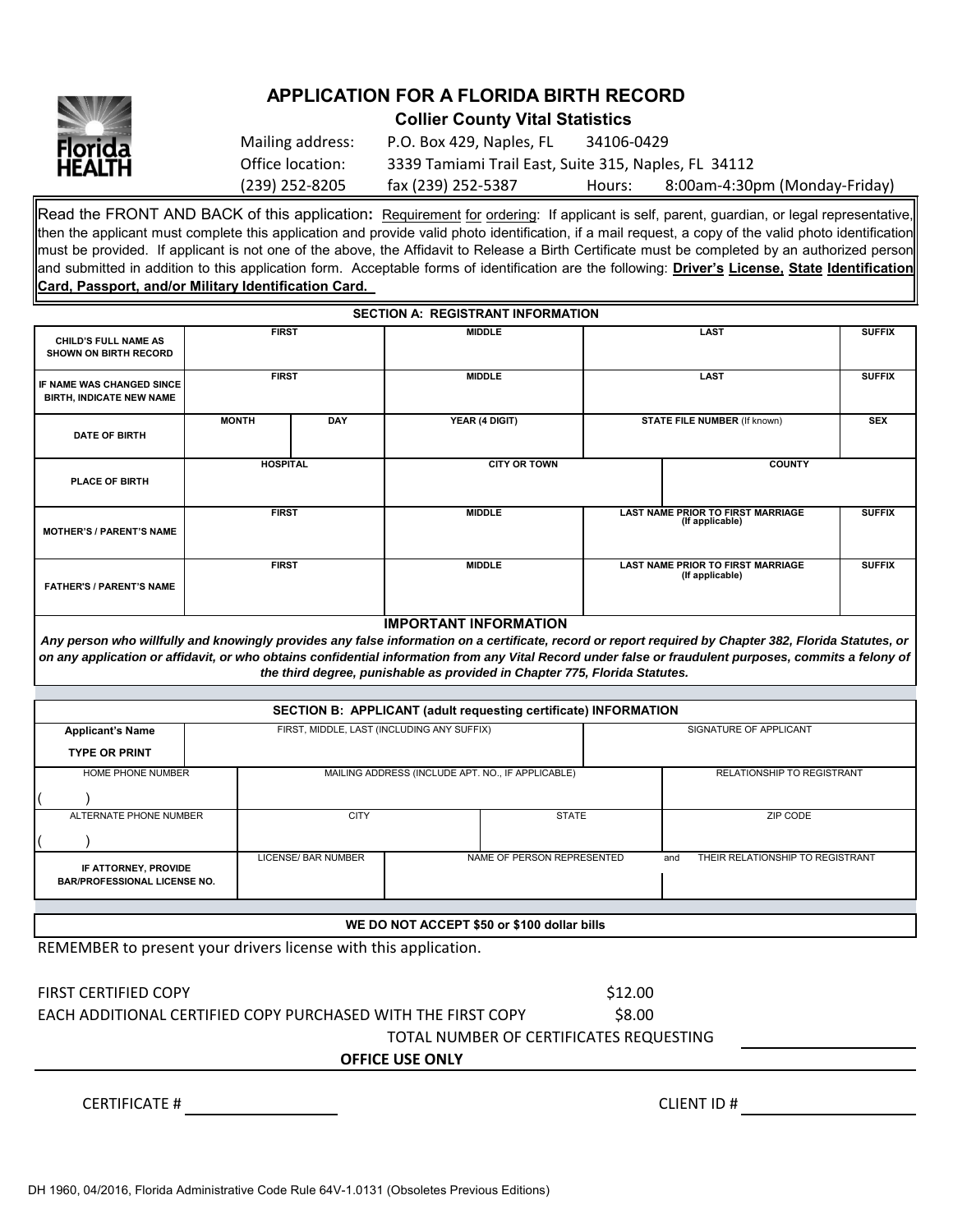## **INFORMATION AND INSTRUCTIONS FOR BIRTH RECORD APPLICATION**

COMPUTER CERTIFICATION: computer certifications are accepted by all state and federal agencies and used for any type of travel.

A computer certification has two different formats:

1. A certification of a registered birth (2004 to present), supplies the following facts of birth: Child's Name, Date of Birth, Sex, Time, Weight, Place of Birth (City, County and Location) and Parents' Information.

2. A certification of a registered birth (1930 to 2003), supplies the following facts of birth: Child's Name, Date of Birth, Sex, County of Birth and Parents' Name.

**AVAILABILITY**: Birth registration was not required by state law until 1917, but there are some records on file dating back to 1865.

#### **ELIGIBILITY:** Birth certificates can be issued only to:

- 1. Registrant (the child named on the record) if of legal age (18)
- 2. Parent(s) listed on the Birth Record
- 3. Legal guardian (must provide guardianship papers)
- 4. Legal representative of one of the above persons
- 5. Other person(s) by court order (must provide recorded or certified copy of court order)

In the case of a deceased registrant, upon receipt of the death certificate of the decedent, a certification of the birth certificate can be issued to the spouse, child, grandchild, sibling, if of legal age, or to the legal representative of any of these persons as well as to the parent.

Any person of legal age may be issued a certified copy of a birth record (except for those birth records under seal) for a birth event that occurred over 100 years ago.

**BIRTH RECORDS UNDER SEAL**: Birth records under seal by reason of adoption, paternity determination or court order cannot be ordered in the usual manner. For a record under seal, write to:

> BUREAU OF VITAL STATISTICS ATTN: Records Amendment Section P.O. BOX 210 Jacksonville, FL 32231-0042

**REQUIREMENT FOR ORDERING**: If applicant is self, parent, legal guardian or legal representative, the applicant must provide a completed application along with valid photo identification, if a mail request, a copy of the valid photo identification must be provided. If legal guardian, a copy of the appointment orders must be included with the request. If legal representative, the attorney bar number, and a notation of whom the attorney represents and that person's relationship to the registrant must be included with your request. If you are an agent of local, state or federal agency requesting a record, indicate in the space provided for "relationship" the name of the agency. Acceptable forms of identification are the following: Driver's License, State Identification Card, Passport and/or Military Identification Card.

If not one of the above, you must complete this application and have a notarized Affidavit to Release A Birth Certificate (DH Form 1958, 08/2010) submitted with your application for the birth record along with a copy of the registrant's valid photo identification as well as the applicant's valid photo identification.

**RELATIONSHIP TO REGISTRANT**: A person ordering his or her own certificate should enter "SELF" in this space. Also, explain if name has been changed; married name, name changed legally (when and where), etc. Others must identify themselves clearly as eligible (see ELIGIBILITY above).

**NONREFUNDABLE**: Vital record fees are nonrefundable.

**APPLICANT'S SIGNATURE:** Is required, as well as his/her printed name, residence address and telephone number.

#### **Office address: COLLIER COUNTY VITAL STATISTICS - 3339 Tamiami Trail East, BLDG. H, Suite 315, Naples, FL 34112**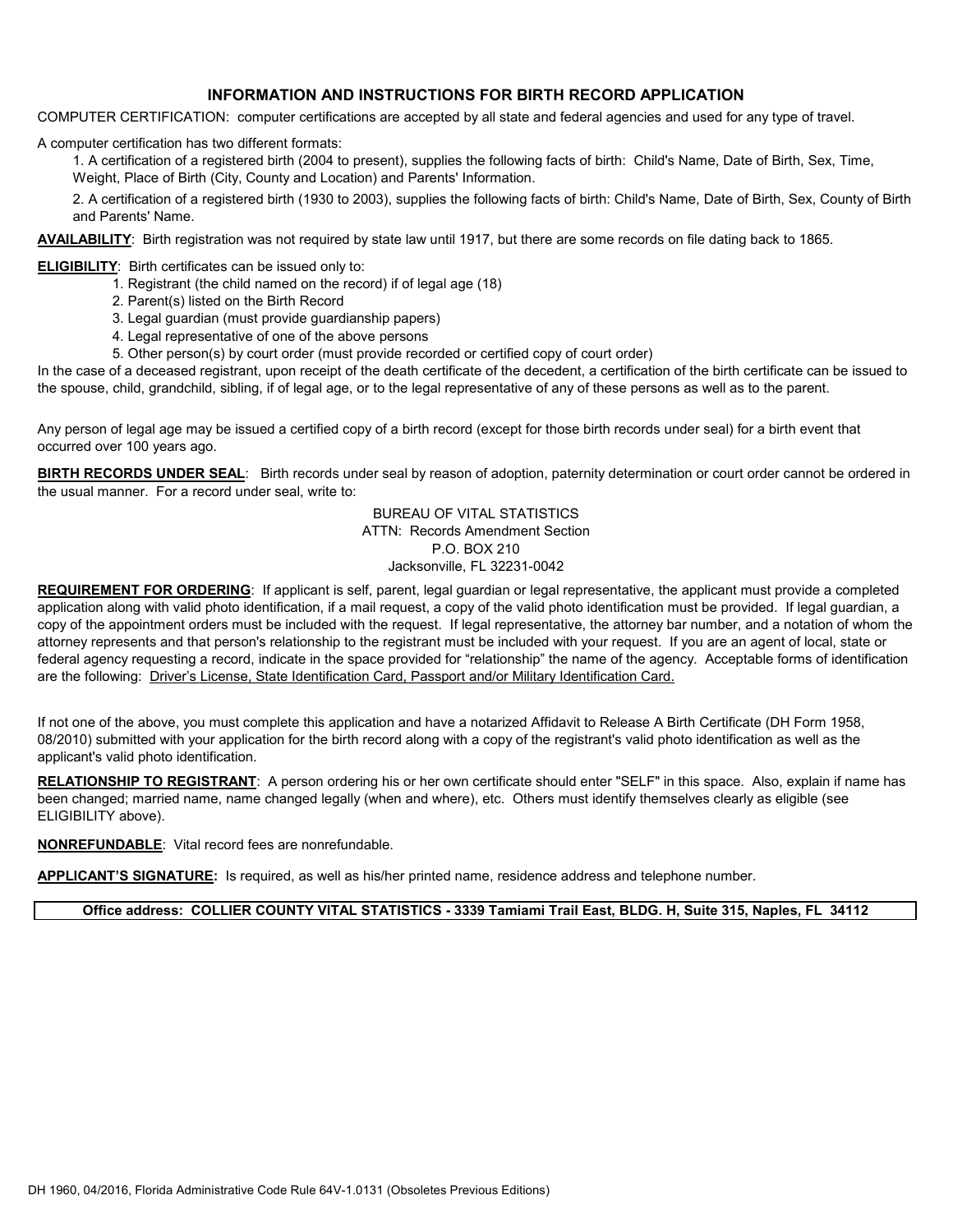

# **SOLICITUD DE UNA PARTIDA DE NACIMIENTO EN FLORIDA**

**Collier County Vital Statistics**

| Mailing address: | P.O. Box 429, Naples, FL 34106-0429                  |        |                               |
|------------------|------------------------------------------------------|--------|-------------------------------|
| Office location: | 3339 Tamiami Trail East, Suite 315, Naples, FL 34112 |        |                               |
| (239) 252-8205   | fax (239) 252-5387                                   | Hours: | 8:00am-4:30pm (Monday-Friday) |

Lea el FRENTE Y el REVERSO de esta solicitud: Requisito para la solicitud: si el solicitante es el titular, padre, tutor o representante legal, debe completar esta solicitud y proporcionar una identificación válida con foto, y si se trata de una solicitud por correo, debe proporcionar una copia de la identificación válida con foto. Si el solicitante no es una de las personas anteriores, la declaración jurada para emisión de certificado de nacimiento debe ser completada por una persona autorizada y enviada junto con este formulario de solicitud. Se aceptan las siguientes formas de identificación: licencia de conducir, tarjeta de identificación estatal, pasaporte o tarjeta de identificación militar.

**SECCIÓN A: INFORMACIÓN DEL INSCRITO**

| NOMBRE COMPLETO DEL NIÑO<br><b>COMO APARECE EN LA</b><br>PARTIDA DE NACIMIENTO                             | <b>NOMBRE</b>   |     | <b>SEGUNDO NOMBRE</b>         | <b>APELLIDO</b>                                           |                                                                                                                                                    | <b>SUFIJO</b> |
|------------------------------------------------------------------------------------------------------------|-----------------|-----|-------------------------------|-----------------------------------------------------------|----------------------------------------------------------------------------------------------------------------------------------------------------|---------------|
| <u>ЭГЭГЛА САМЫАЛО ЕГ</u><br><b>NOMBRE DESDE EL</b><br><b>NACIMIENTO, INDICAR EL</b><br><b>NUEVO NOMBRE</b> | <b>NOMBRE</b>   |     | <b>SEGUNDO NOMBRE</b>         | <b>APELLIDO</b>                                           |                                                                                                                                                    | <b>SUFIJO</b> |
| <b>FECHA DE NACIMIENTO</b>                                                                                 | <b>MES</b>      | DÍA | AÑO (4 DÍGITOS)               | NÚMERO DE REGISTRO ESTATAL (si se conoce)                 |                                                                                                                                                    | <b>SEXO</b>   |
| <b>LUGAR DE NACIMIENTO</b>                                                                                 | <b>HOSPITAL</b> |     | <b>CITY OR TOWN</b>           | <b>COUNTY</b>                                             |                                                                                                                                                    |               |
| NOMBRE Y APELLIDO DE LA<br><b>MADRE / PADRE</b>                                                            | <b>NOMBRE</b>   |     | <b>SEGUNDO NOMBRE</b>         | APELLIDO PREVIOS AL PRIMER MATRIMONIO<br>(si corresponde) |                                                                                                                                                    | <b>SUFIJO</b> |
| <b>NOMBRE Y APELLIDO DEL</b><br>PADRE / PADRE                                                              | <b>NOMBRE</b>   |     | <b>SEGUNDO NOMBRE</b>         | APELLIDO PREVIOS AL PRIMER MATRIMONIO<br>(si corresponde) |                                                                                                                                                    | <b>SUFIJO</b> |
|                                                                                                            |                 |     | <b>INFORMACIÓN IMPORTANTE</b> |                                                           |                                                                                                                                                    |               |
|                                                                                                            |                 |     |                               |                                                           | Cualquier persona que consciente y voluntariamente proporcione información falsa en un certificado, registro o informe exigida por el Capítulo 382 |               |

*Cualquier persona que, consciente y voluntariamente, proporcione información falsa en un certificado, registro o informe exigida por el Capítulo 382 de los Estatutos de Florida, o en una solicitud o declaración jurada, que obtenga información confidencial de algún certificado del Registro Civil para fines falsos o fraudulentos, o que cometa un delito de tercer grado, será castigada de conformidad con el Capítulo 775 de los Estatutos de Florida.*

| SECCIÓN B: INFORMACIÓN DEL SOLICITANTE (adulto que solicita certificado)            |  |                                                                 |                                   |  |                       |                             |                          |  |
|-------------------------------------------------------------------------------------|--|-----------------------------------------------------------------|-----------------------------------|--|-----------------------|-----------------------------|--------------------------|--|
| Nombre del solicitante                                                              |  | NOMBRE, SEGUNDO NOMBRE Y APELLIDO (INCLUSO CUALQUIER SUFIJO)    |                                   |  | FIRMA DEL SOLICITANTE |                             |                          |  |
| <b>ESCRIBIR A MÁQUINA O</b>                                                         |  |                                                                 |                                   |  |                       |                             |                          |  |
| CON LETRA DE IMPRENTA                                                               |  |                                                                 |                                   |  |                       |                             |                          |  |
| NÚMERO DE TELÉFONO FIJO                                                             |  | DIRECCIÓN DE ENVÍO (INCLUIR NO. DE APARTAMENTO, SI CORRESPONDE) |                                   |  |                       |                             | RELACIÓN CON EL INSCRITO |  |
|                                                                                     |  |                                                                 |                                   |  |                       |                             |                          |  |
| NÚMERO DE TELÉFONO ALTERNATIVO                                                      |  | <b>CIUDAD</b><br><b>ESTADO</b>                                  |                                   |  | <b>CÓDIGO POSTAL</b>  |                             |                          |  |
|                                                                                     |  |                                                                 |                                   |  |                       |                             |                          |  |
| SI ES ABOGADO, PROPORCIONE SU NO.<br>DE LICENCIA PROFESIONAL/DE<br><b>COLEGIADO</b> |  | NÚMERO DE<br>LICENCIA/COLEGIADO                                 | NOMBRE DE LA PERSONA REPRESENTADA |  |                       | SU RELACIÓN CON EL INSCRITO |                          |  |
|                                                                                     |  |                                                                 |                                   |  |                       |                             |                          |  |
| No se aceptan billetes de \$50 y \$100                                              |  |                                                                 |                                   |  |                       |                             |                          |  |

Recuerde presentar su identificación válida con esta aplicación

Cantidad de certificados de n  $$12.00$ Copias adicionales solicitadas al mismo tiempo \$8.00

TOTAL de copias solicitados

**SOLO PARA USO DE LA OFICINA**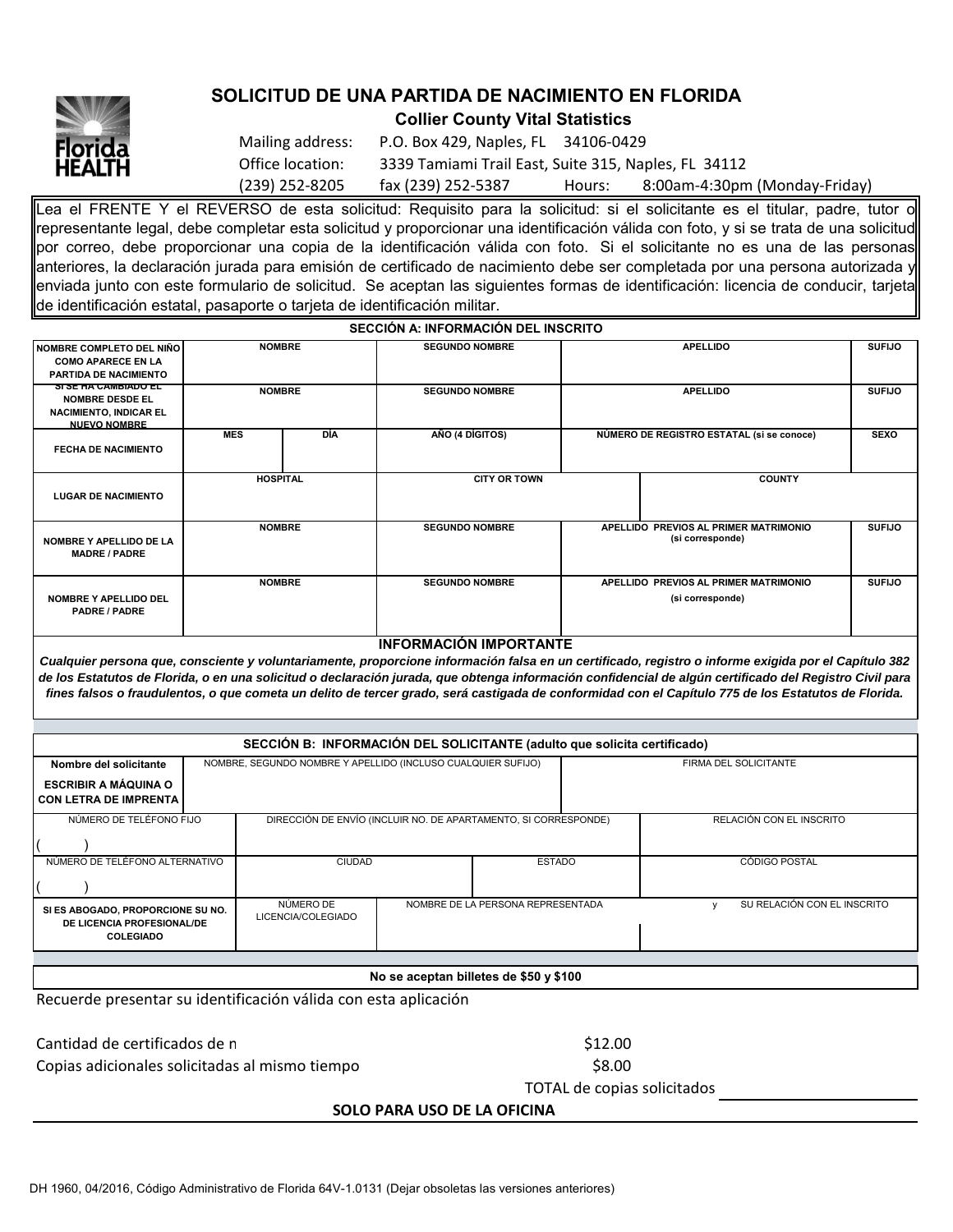CERTIFICATE # CLIENT ID #